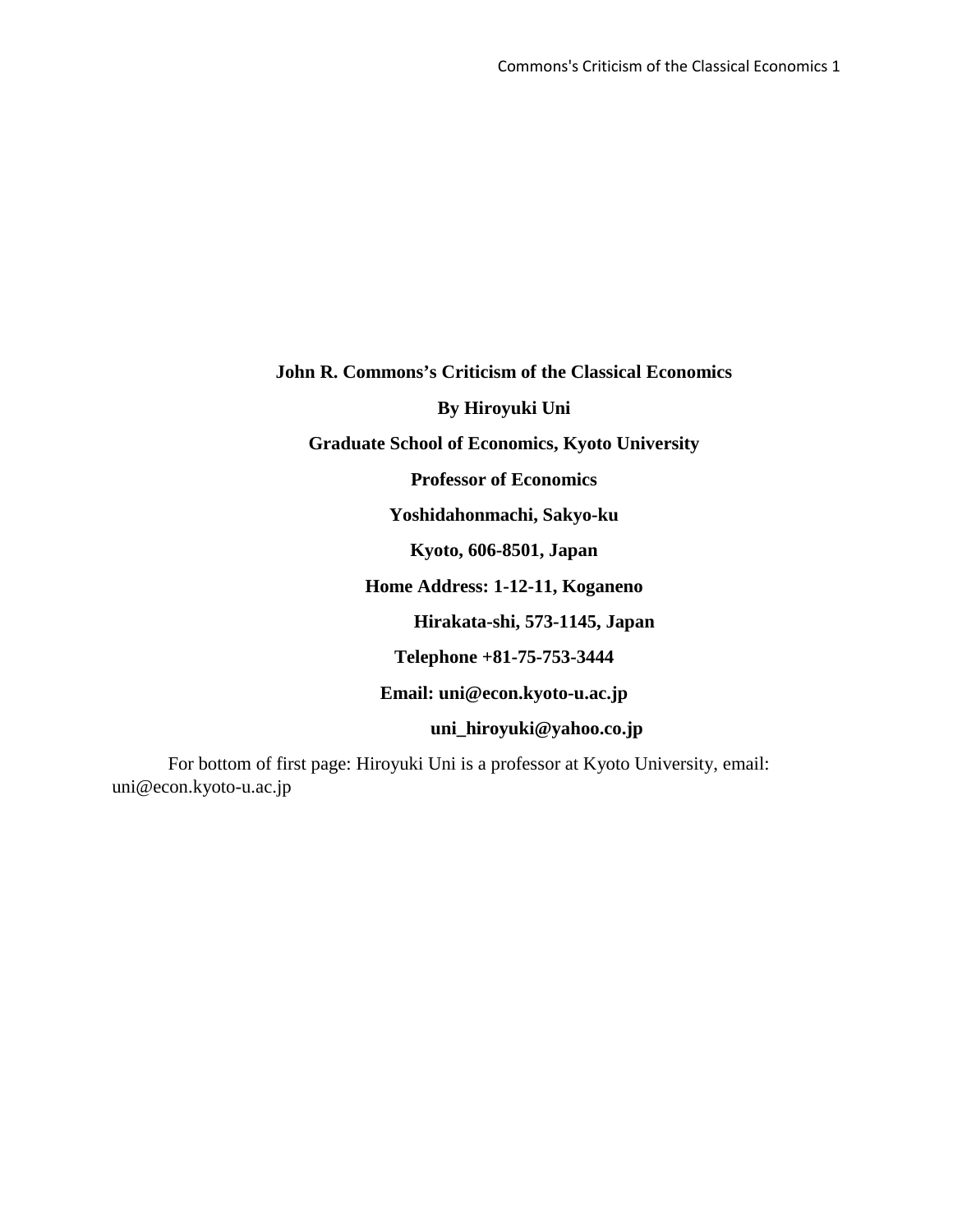# **John R. Commons's Criticism of the Classical Economics**

**Abstract:** Commons criticized three limitations of the classical theory of value, namely the elimination of scarcity, ownership and money, and attempted to construct new concepts and theories to overcome these limitations. The purpose of this article is to reveal Commons's theoretical progress by analyzing a recently discovered manuscript written in 1927 titled "Reasonable Value: A Theory of Volitional Economics." Specifically, I compare this manuscript with several other published works by Commons.

**Keywords:** John R. Commons; Institutional economics; Value theory; Transaction; Efficiency; Scarcity

# **JEL Classification Codes:** B25, B31, B52, E11.

A recently discovered manuscript written in 1927 titled "Reasonable Value: A Theory of Volitional Economics" (called the 1927 manuscript hereafter)<sup>1</sup> roughly corresponds to Chapters 2–8 of *Institutional Economics* (Commons 1934). In both texts, Commons explained the areas where his theory of value differed from the theories of the major economic theorists from John Locke to Carl Menger, and the areas where his theory descended from earlier theories, focusing on the classical theory of value. <sup>2</sup> In doing this Commons proposed his original concept of value called "reasonable value," referring to the historical and institutional development of capitalism.

Commons also developed his criticism of the classical theory of value in *the Distribution of Wealth* (Commons 1893), *Legal Foundation of Capitalism* (Commons 1924) and *Reasonable Value* (Commons 1925). This article attempts to reveal his theoretical progress and limitations, as represented in the newfound 1927 manuscript, by comparing this manuscript with these other published works.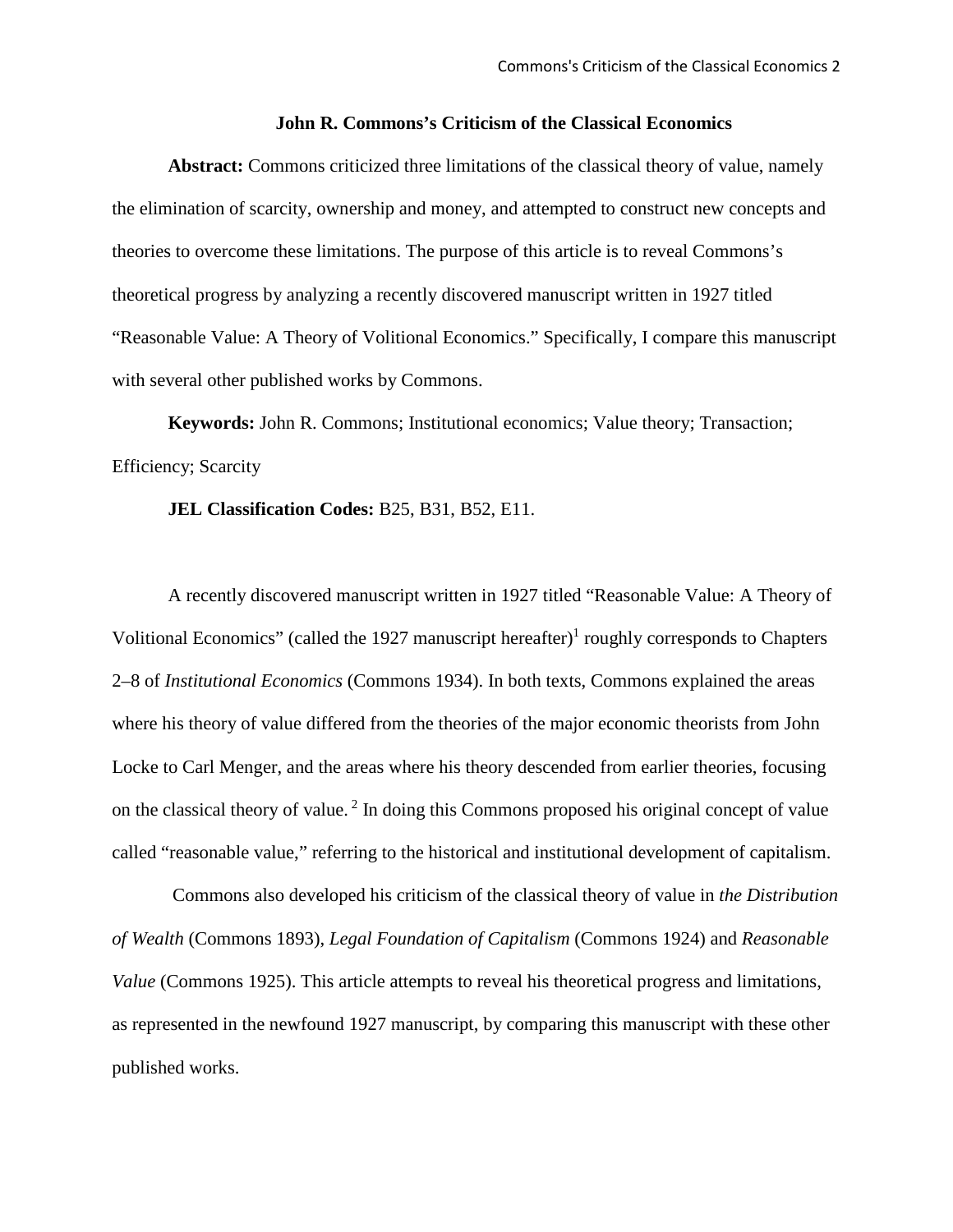This article is structured as follows. The next part clarifies Commons's theoretical progress and the third part identifies theoretical limitations of the 1927 manuscript and considers how to overcome them.

## **Theoretical progress in the 1927 manuscript**

#### *Conceptualization of proprietary scarcity*

In the 1927 manuscript and the first half of *Institutional Economics* (Chapters 2–8), Commons focused on scarcity and efficiency. Commons defined efficiency as the ratio of output to input. When input is measured by the amount of labor, efficiency is identical to physical labor productivity. In the 1927 manuscript, the term "productivity" was often substituted for "efficiency."

Thus, Commons corrected some confusion regarding efficiency, but did not innovate on the concept. As an institutionalist, his innovation involved the understanding of scarcity by the various schools. In the 1927 manuscript, for the first time, Commons named a concept himself, namely "proprietary scarcity." The origin of "proprietary scarcity" is "scarcity of proprietors". <sup>3</sup>

For Adam Smith, scarcity was psychological and subjective, based on human pleasure and pain. Ricardo explained scarcity based on the strength of nature's resistance to human beings, as shown in the unproductiveness of land. His scarcity was objective natural scarcity (Commons 1927, Chapter 5, 49). However, while Commons's scarcity is also objective, it is defined by the relationship between the supply and demand in a particular society at a particular time.

Commons emphasized that, whether in the case of general commodities or labor power, the power of sellers to limit or withhold supply has been authorized and strengthened historically by the development of institutions of ownership and labor rights. Therefore, proprietary scarcity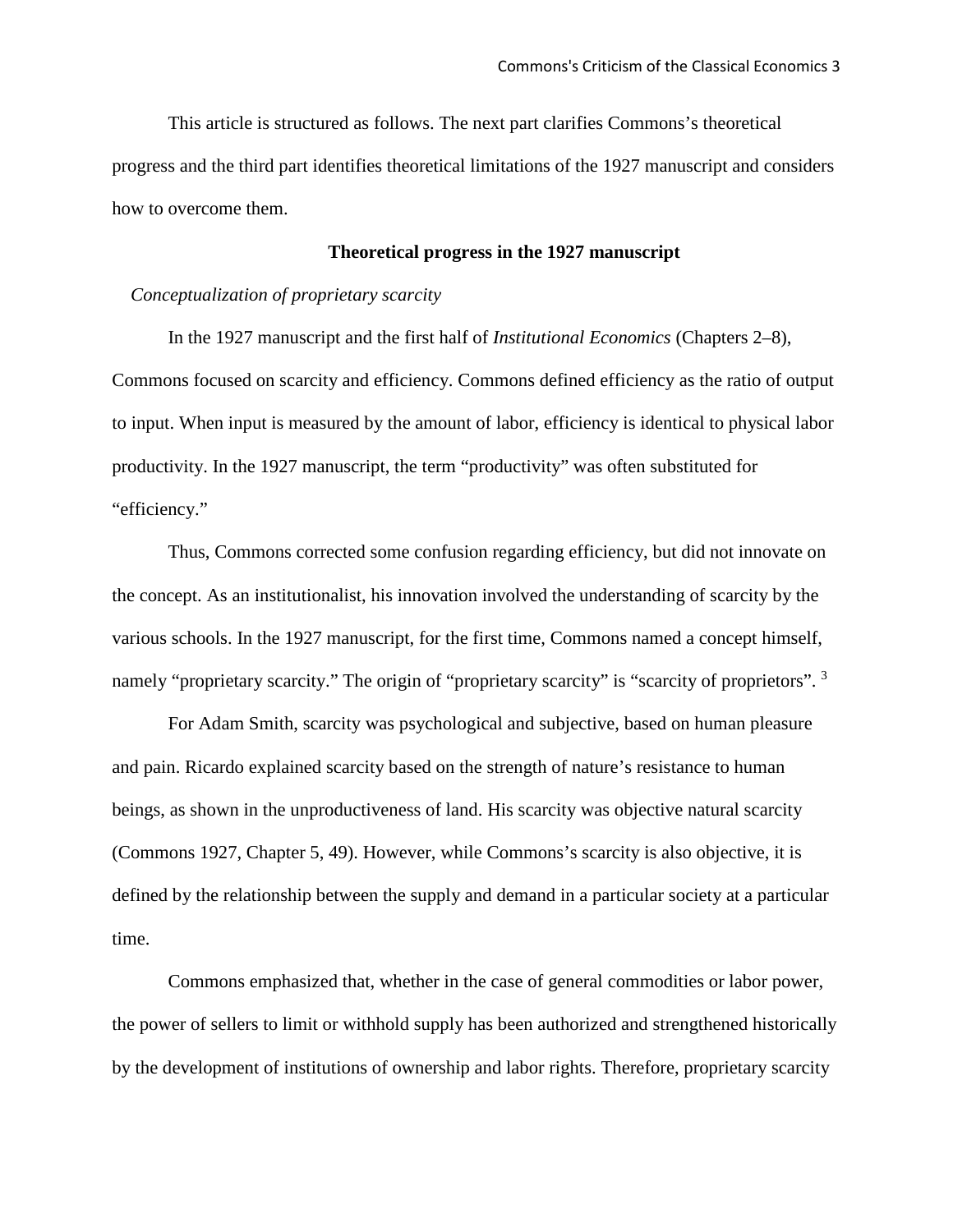is closely related to custom and sovereignty.

Commons and Smith had different understandings of the regulator of value, about which Commons explained that, "Smith […] required a natural regulator of supply and demand in place of collective regulation, and he found it in the breast of every industrious and thrifty manufacturer and merchant" (Commons 1927, Chapter 5, 50). For Commons, "the leading constituents of reasonable value" are "collective action, scarcity, money, custom and collective opinion" and "the practices of courts, juries, commissions, arbitration arrangements, and so on" are also regulators of value (Commons 1927, Chapter 5, 57).

Although the term "proprietary scarcity" first appeared in the 1927 manuscript, the above idea of Commons regarding the cause and regulator of value was constructed over many years following the publication in 1893 of Commons's first theoretical book *The Distribution of Wealth*. In this book, Commons considered the behavior of suppliers who profit by withholding supply, and criticized the profit theory of Böhm-Bawerk from this perspective. Moreover, he considered such supplier behavior a cause of wages exceeding subsistence levels, and criticized the wage theory of classical economists, which could not explain wages exceeding subsistence levels. However, Commons (1893) did not clearly distinguish reasonable and unreasonable monopoly privileges. In *Legal Foundations of Capitalism*, published in 1924, based on analyses of historical changes in customs and laws regarding rent bargain, price bargain and wage bargain, Commons distinguished between goodwill and privileges by whether any public purpose was served by suppliers' withholding supply.

However, in these books, Commons did not use the term "proprietary scarcity," or any other expression that combined these two words. "Proprietary scarcity" was a term Commons coined in the 1927 manuscript to clarify his criticism of Smith's subjective scarcity and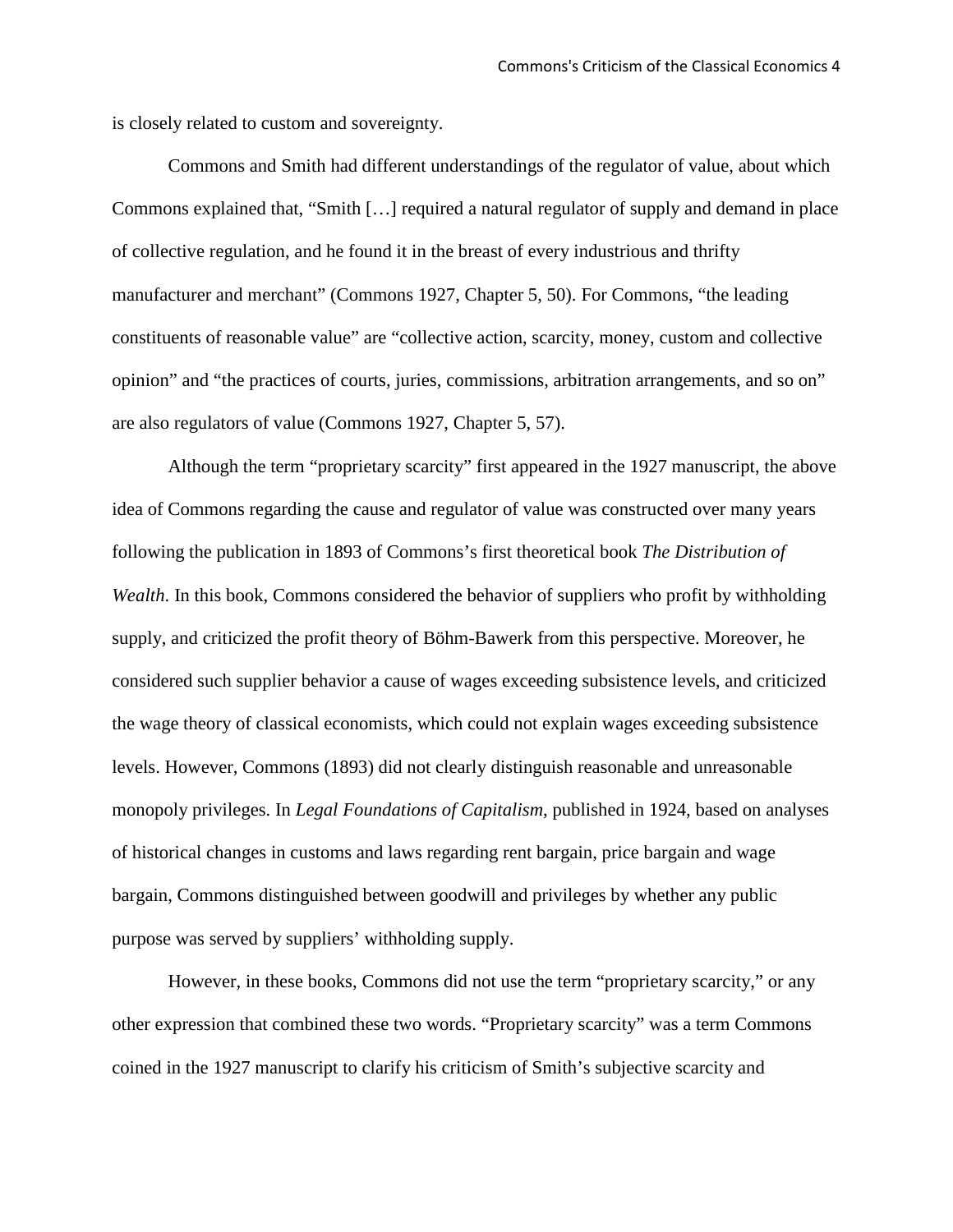Ricardo's natural scarcity. This is the first contribution of the 1927 manuscript, and the concept of "proprietary scarcity" would became a key concept in *Institutional Economics*.

*Construction of a theory of value with multiple causations*

Based on this concept of "proprietary scarcity," Commons tried to construct a theory of value using a complex of many principles, such as efficiency, scarcity, futurity, sovereignty, and custom. Although *Institutional Economics* contains a 150-page chapter titled "Efficiency and Scarcity," unfortunately it lacks an explicit quantitative description of the relationship between efficiency, scarcity and price. The 1927 manuscript contains an attempt at such a description, which can be found in Chapter 8, titled "Scarcity and Efficiency." Notably, the part of Section 2 of Chapter 8 from the 1927 manuscript that was not used in *Institutional Economics* contains Commons's quantitative explanation of the relationship between efficiency, scarcity, futurity, and price.4

In this part of the 1927 manuscript, which explains Ricardo's labor theory of value and Menger's marginal utility theory, Commons showed that prices are affected by multiple factors, such as "use value, property-rights, degree of scarcity, relative scarcity, and futurity" (Commons 1927, Chapter 8, 134).

According to Commons, regarding the cause of value, Ricardo focused on the supply side effects of increasing resistance from nature, or increasing embodied labor, while Menger focused on the demand side effects of reduction of scarcity, or diminishing utility. As Commons considered both supply side and demand side factors important, he criticized both of these approaches and proposed his own theory of value.

Commons considered Ricardo's assumption of constant demand for product per unit appropriate in an analysis to measure the effects of technological factors on price. However,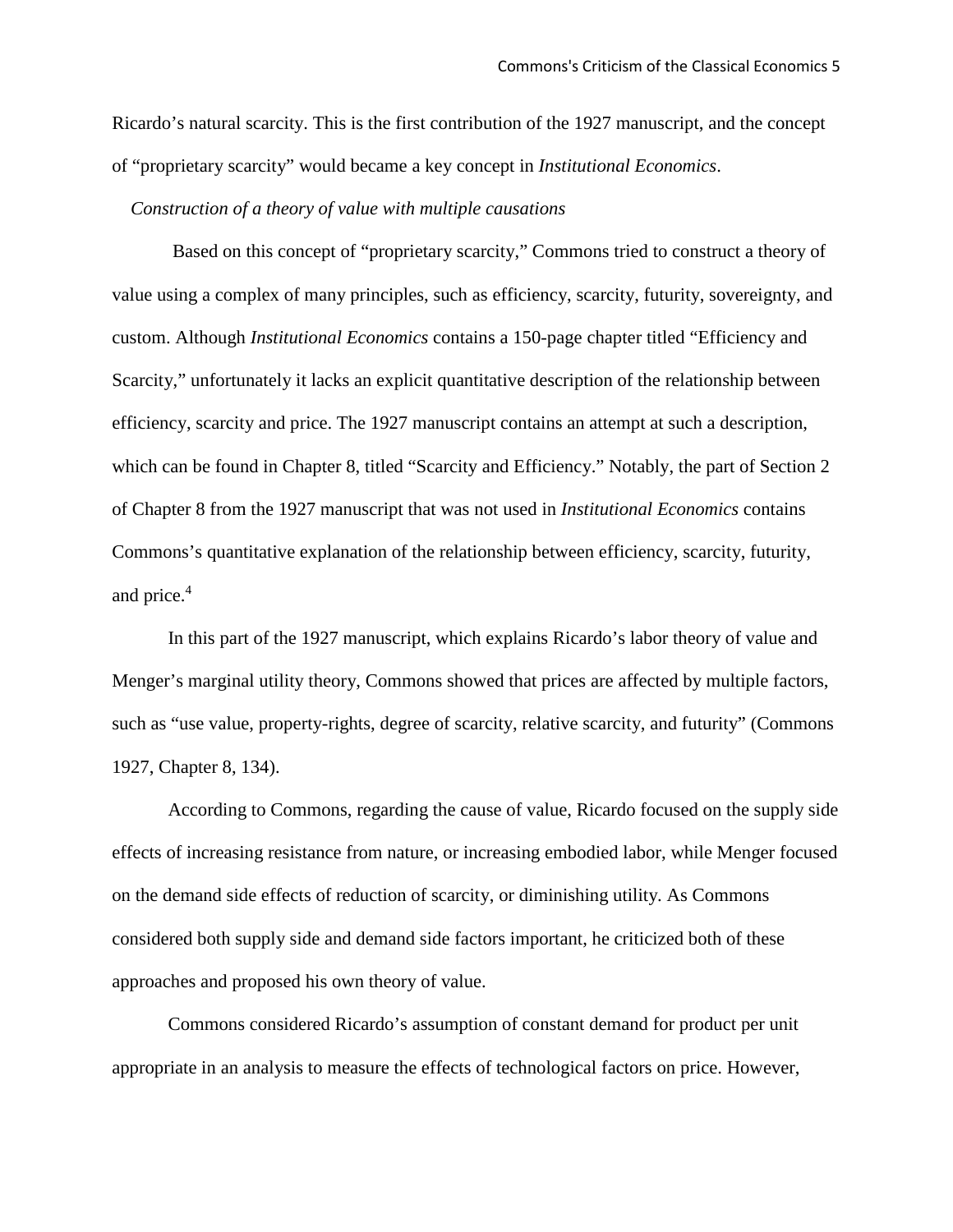Commons argued that factors on the demand side, such as Menger's decreasing scarcity, should be incorporated in general analysis of price determination. Moreover, Commons incorporate suppliers' withholding supply to realize profit.

# *Formulation of three types of transactions*

The most remarkable theoretical progress in the 1927 manuscript is a formulation of three types of transactions, namely managerial transactions, bargaining transactions and judicial transactions.<sup>5</sup> Although, in Commons (1924) and Commons (1925), he had regarded transactions as the ultimate unit of investigation, in those earlier works he did not formulate this analytical framework of three types of transactions.

Transactions first appeared as a core analytical concept in Commons (1924). Although Commons (1924) distinguished two process types, namely the going plant and going business, he did not yet distinguish two transaction types, such as managerial transactions and bargaining transactions.<sup>6</sup> On this point, Commons (1925) is the same as Commons (1924).<sup>7</sup> Therefore, Commons first formulated managerial transactions and bargaining transactions in the 1927 manuscript, and these two concepts of transactions then appeared in *Institutional Economics*.

I think the reason Commons formulated the two concepts of managerial transactions and bargaining transactions can be found in his criticism of the analysis of Marx, who defined both these transaction types as a function of capitalists in the production process. Commons developed his criticism of Marx's analysis in Section 3 of Chapter 8 of the 1927 manuscript, titled "Fund and Flow." However, *Institutional Economics* devotes just a few lines to summarizing this criticism, with the result that readers exposed only to this work may not get a clear understanding of Commons's argument.

To solve the problem of how to formulate and analyze the processes controlling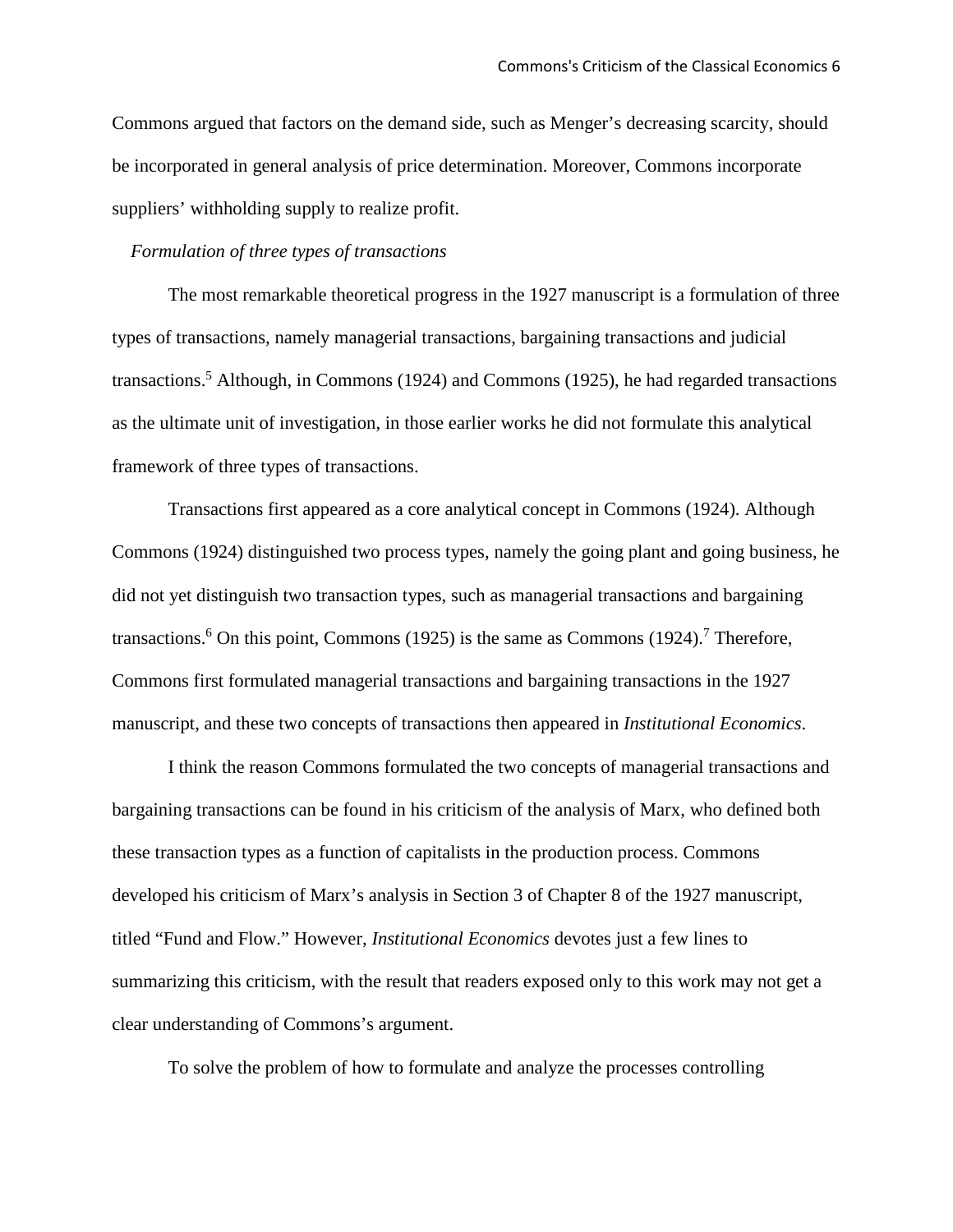efficiency and proprietary scarcity, Commons critically examined the ideas of Marx. He approved of Marx taking into account both efficiency and proprietary scarcity, but criticized his merging both these processes into the production process. First, Commons pointed out that Marx, unlike Proudhon, attached importance to demand-side factors, quoting from The Poverty of Philosophy (Marx 1847), as follows: "Marx's "producer" not only produces use-value but also limits its quantity in the process so that expected demand will give exchange-value to it. His usevalue is already a scarcity-value" (Commons 1927, Chapter 8, 145).

As I mentioned in the second part of this article, Commons believed that the center of power in bargaining transactions lay in the ability of suppliers to withhold supply based on property rights. Commons positively evaluated Marx's theory of value for recognizing the withholding of supply. However, he criticized Marx's ideas with regard to proprietary scarcity for containing contradictions (Commons 1927, Chapter 8, 149). One contradiction was "confusion of income and outgo with output and input."8 Commons insisted that these two relations should be distinguished because "[t]hey involve two entirely different types of transactions."9

Thus, Commons strongly criticized Marx's idea that both physical processes controlling efficiency and proprietary processes controlling scarcity merged into the production process controlled by capitalists. This criticism of Marx's method of analysis led Commons to conceptualize the managerial transaction and the bargaining transaction as "two entirely different types of transactions."

#### **Theoretical limitations in the 1927 manuscript**

#### *Limitations in the concept of judicial transactions*

In the 1927 manuscript, Commons divided the concept of transaction into bargaining,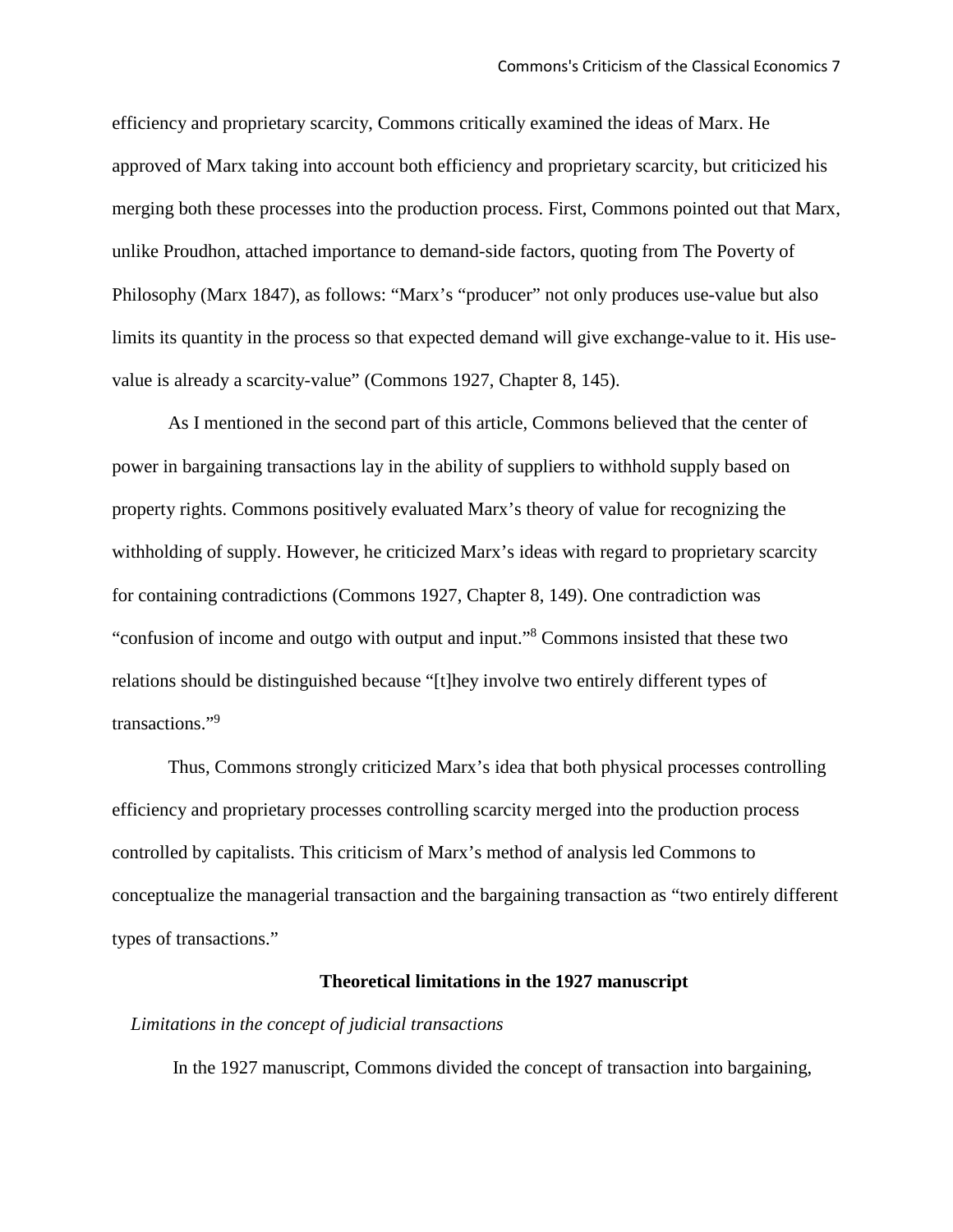managerial, and judicial transactions. In *Institutional Economics*, he divided it into bargaining, managerial, and rationing transactions. Commons's explanation of bargaining and managerial transactions was almost identical in both texts. However, judicial transactions in the 1927 manuscript differ considerably from rationing transactions in *Institutional Economics*, not only in name, but also in content. To summarize the difference, rationing transactions were much broader in content than judicial transactions.

Commons explained judicial transactions as relationships between a superior and an inferior in Chapter 1 of the 1927 manuscript. It is important that Commons uses "the political transactions between citizens and policemen, executives, judges, legislatures or supreme courts" as examples of judicial transactions, and that "the political transactions are known as process of law" (Commons 1927, Chapter 1, 12).

Stated more generally, judicial transactions mean activities that apply general social rules to individual cases to correct failures of transactions at the micro level, such as contract defaults in workplaces and markets. In this sense, judicial transactions "supplement" bargaining and managerial transactions at the micro level.<sup>10</sup>

However, rationing transactions in *Institutional Economics* include not only such "judicial decisions," which must be supplemented at the micro level, but also the other four activities: "log-rolling," "dictatorship," "cooperation," and "collective bargaining" (Commons 1934, 68, 753).

This explanation contains the following two important points. First, rationing transactions include the formation of tax policy that affects income distribution and redistribution. This policy-making activity is not that of applying general social rules to individual cases at the micro level, but of making general social rules at the macro level for the entire country. Furthermore,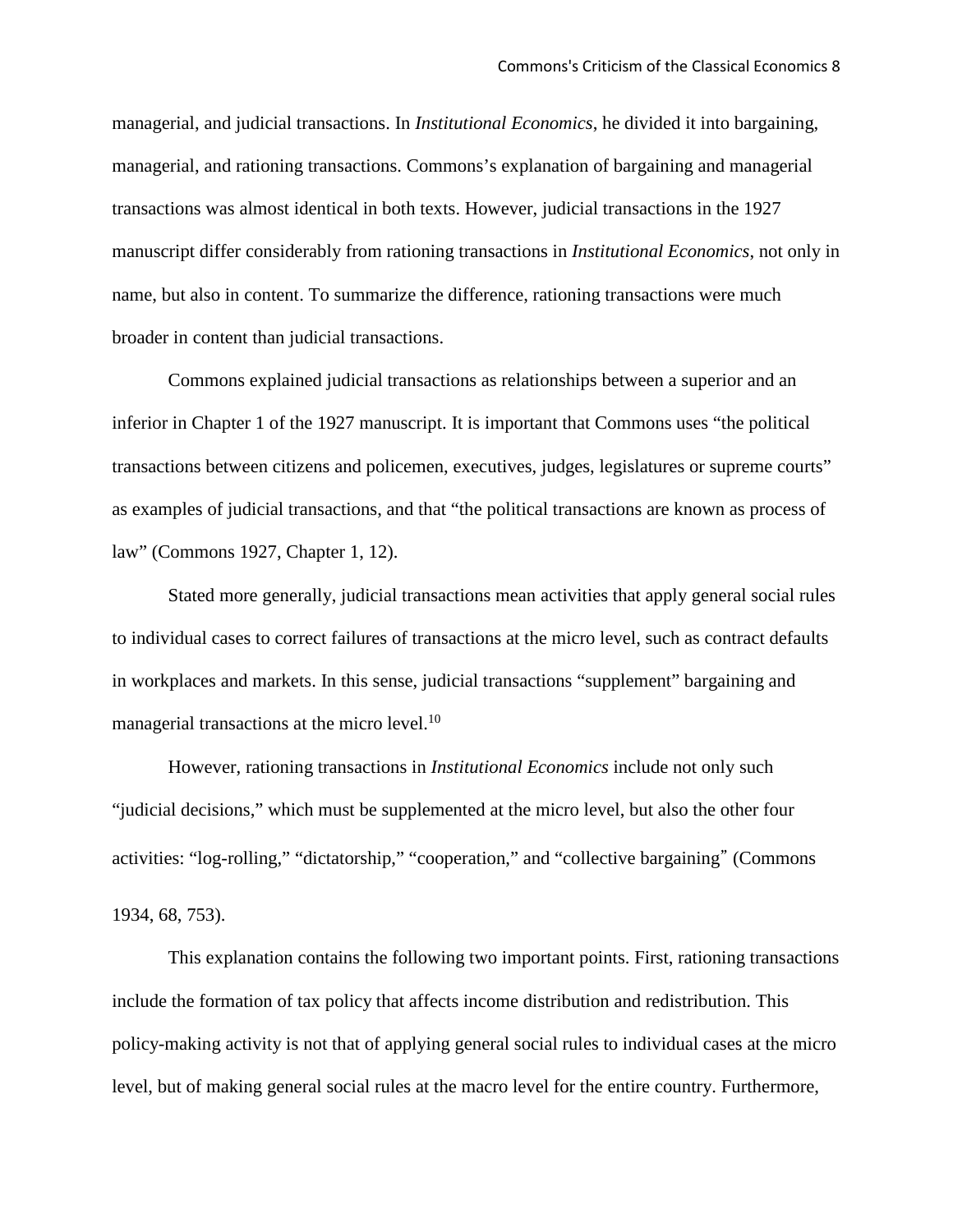the purpose of such activity is not to correct failures in bargaining and management transactions at the micro level, but to remedy the so-called "fallacy of composition," such as a decrease in aggregate demand resulting from the paradox of thrift, by government activity. The second important point is that rationing transactions include "collective bargaining" between an employers' association and a labor union and "trade agreements" between associations of buyers and sellers. These activities are intended to determine wages or prices across industries by negotiations at the industry level (meso level).

By including institutional economic adjustments at the macro and meso levels, the concept of the rationing transaction as described in *Institutional Economics* is expanded significantly compared with the concept of judicial transaction in the 1927 manuscript.<sup>11</sup>

#### *Coordination of managerial and bargaining transactions*

 In Section 3 of Chapter 8 of the 1927 manuscript, titled "Fund and Flow," Commons described the coordination of managerial and bargaining transactions as follows: "The two, while entirely different, are not allowed to fly off separately, for they are coordinated, more or less successfully, by the business policy of a going concern" (Commons 1927, Chapter 8, 164). However, he did not explain how to successfully coordinate the two transaction types. His explanation in *Institutional Economics* was similarly rough and general, as follows: "Efficiency and scarcity are separable in analysis but not in reality, since they operate functionally upon each other in making up the going concern." (Commons 1934, 644)

I think that this insufficient explanation of the coordination of managerial and bargaining transactions was caused by a theoretical defect that he did not explicitly examine oligopolistic competition between companies with unequal efficiency.

As a general fact, Commons believed that different companies producing the same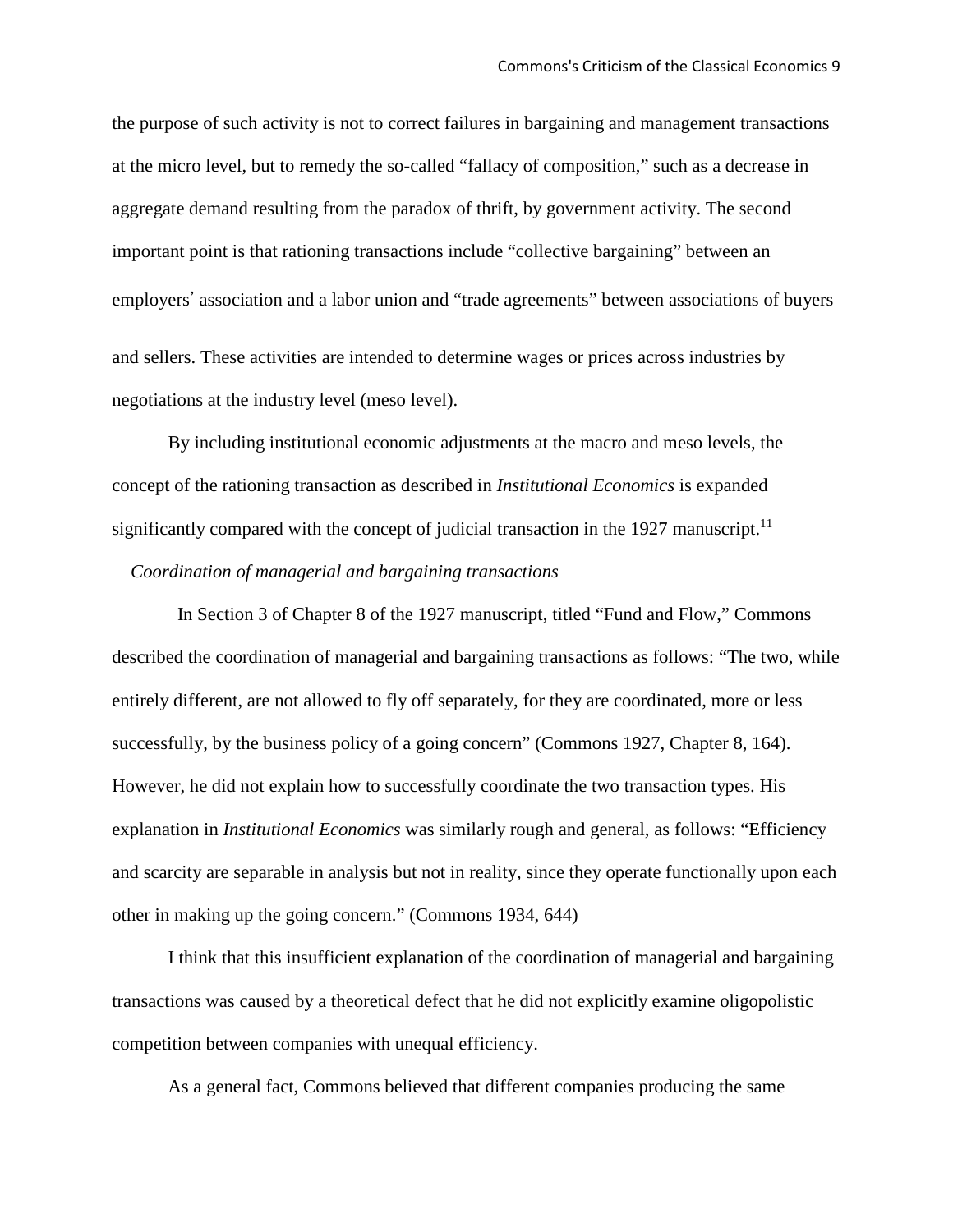product would have different efficiency (productivity) levels. Furthermore, Commons strongly criticized Marx for ignoring efficiency differences and equating the social value of a product with the weighted average of labor embodied in that product (Commons 1927, Chapter 8, 152– 154; Commons 1934, 269).<sup>12</sup>

In Commons (1924), Commons (1927) and Commons (1934), Commons explained bargaining transactions using a formula that consisted of two sellers (S offered a lower price than S1) and two buyers (B offered a higher price than B1). Although Commons did not show this explicitly, the difference in offer price between two sellers is mainly based on an efficiency gap between them. Commons (1934) used this formula to explain the "limits of coercion" and "bargaining power." For example, the gap between the offer prices of S and S1 affects the bargaining power of S relative to buyers, and the offer price of S1 becomes the "limits of coercion by S to buyers." Commons explained as follows: "In our formula it is evident that seller S cannot force buyer B to pay more than \$120, since above that margin his competitor S1 would take his place as the seller" (Commons 1934, 331). This explanation seems to mention the effect of supplier efficiency gap on price determination. However, in this formula, if S can sell, S1 cannot. That is, Commons did not assume the coexistence of transactions involving both S and S1. The efficiency gap assumed in this formula was that between a supplier that monopolized the market and a supplier that was expelled from the market.

The coordination of managerial and bargaining transactions is important not in such monopoly but in oligopolistic competition between companies with unequal efficiency. Let us consider a case where the leader company, to grow its market share, reduces the price to a level at which the marginal company cannot continue in business.13 Consequently, the marginal company is eliminated and the leader company increases its supply. This supply increase occurs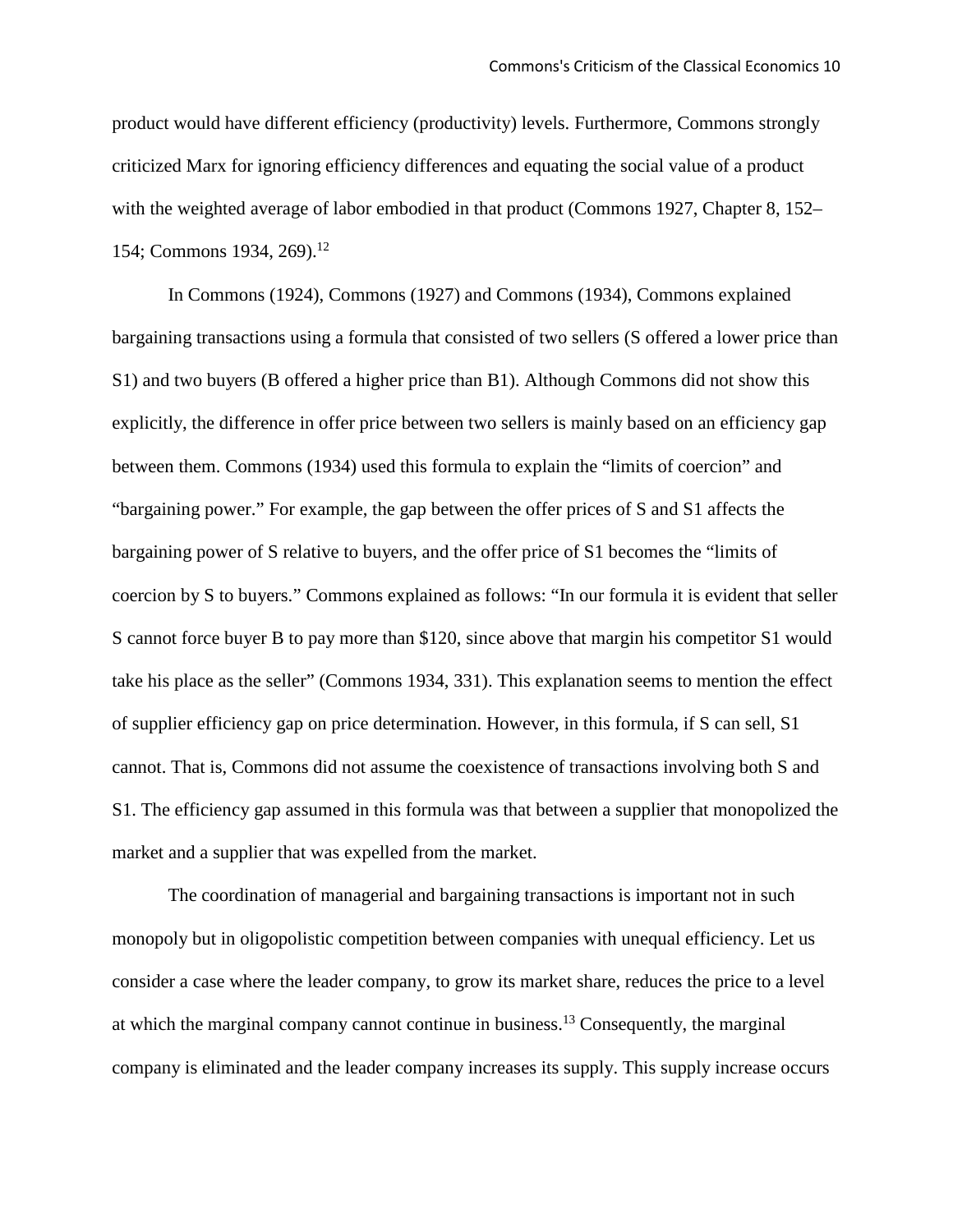through either increased use of existing equipment or investment in equipment that embodies a new technology. Therefore, the result of bargaining transactions to control price and quantity of supply depends on the progress of managerial transactions that deal with technology and equipment constraints. Conversely, a change in the quantity of supply resulting from bargaining transactions leads to a change in the scale of production, which usually follows an increase in efficiency as a result of economies of scale and the introduction of new equipment or technology. Therefore, the result of managerial transactions depends on the progress of bargaining transactions. Managerial and bargaining transactions thus have a complementary relationship. Unfortunately, Commons did not explicitly examine oligopolistic competition in either the 1927 manuscript or *Institutional Economics*. This oversight led him to insufficiently explain the coordination of managerial and bargaining transactions.

#### **Concluding remarks**

Commons's original concept of "reasonable value" was built as an alternative to classical and marginalist concepts of value. In the 1927 manuscript, Commons showed three premises of "equal opportunity," "fair competition," and "equal bargaining power," which were formulated gradually by consolidating rules, laws and regulations. In *Institutional Economics*, "reasonable idealism" is presented in the following dynamic context. "[A] reasonable idealism is the highest practicable idealism, as shown [...] by investigation of those institutions that practice it, and yet survive. There are always individuals and concerns above the average, and the problem of social idealism through collective action consists in bringing the "average" and those below the "average" up to the level of those above the average" (Commons 1934, 743). And, in Chapter 10, Commons discussed institutions in regard to income distribution and redistribution assuming unequal efficiency between industries and companies. This argument was based on a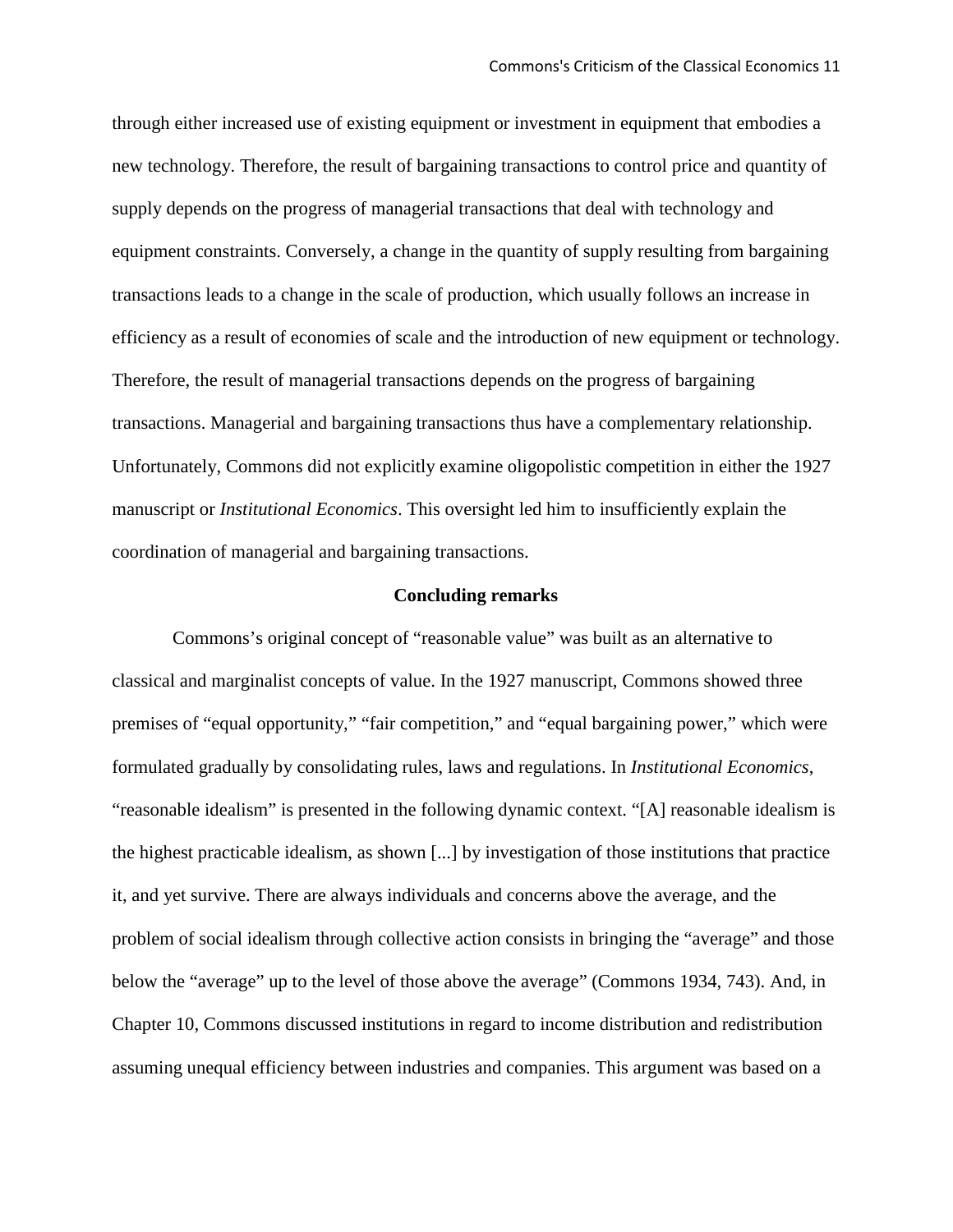new concept of "rationing transaction." However, since Commons could not develop the formula consisting of two sellers and two buyers to a model that can analyze oligopolistic competition, Commons's theory of multiple causation remained unfinished.

## **Acknowledgements**

This work was supported by the Japan Society for the Promotion of Science (JSPS) and the KAKENHI Grant-in-Aid for Scientific Research (B) (grant number 26285048). This article is based on the Chapter 1 of Uni (2017).

#### **References**

Commons, John. R. *The Distribution of Wealth*. New York: Macmillan, 1893.

- \_\_\_\_\_\_. *The Legal Foundations of Capitalism*. New York: Macmillan, 1924.
- \_\_\_\_\_\_. *Reasonable Value*. Madison: Edwards Brothers, 1925.
- \_\_\_\_\_\_. *Reasonable Value: A Theory of Volitional Economics*. Manuscript, 1927. (Collection of the Kyoto Prefectural Library. Call mark: /331.04/C85/, Material code: 1102508007).
- \_\_\_\_\_\_. *Institutional Economics: Its Place in Political Economy*. New York: Macmillan, 1934.

\_\_\_\_\_\_. *The Economics of Collective Action.* New York: Macmillan, 1950.

- Harter Jr., Lafayette. G. *John R. Commons: His Assault on Laissez-faire*. Corvallis, Oregon: Oregon State University Press, 1962.
- Kühne, Karl. *Economics and Marxism*, Vol. 1. Translated by Robert Shaw, New York: St. Martin's Press, 1979.
- Shaikh, Anwar. *Capitalism: Competition, Conflict, Crises*, New York: Oxford University Press, 2016.
- Sylos-Labini, Paolo. *Oligopolio e Progresso Tecnico*. Torino: G. Einaudi, 1956. (Henderson, Elizabeth. (tr.) *Oligopoly and Technical Progress*. Cambridge: Harvard University Press,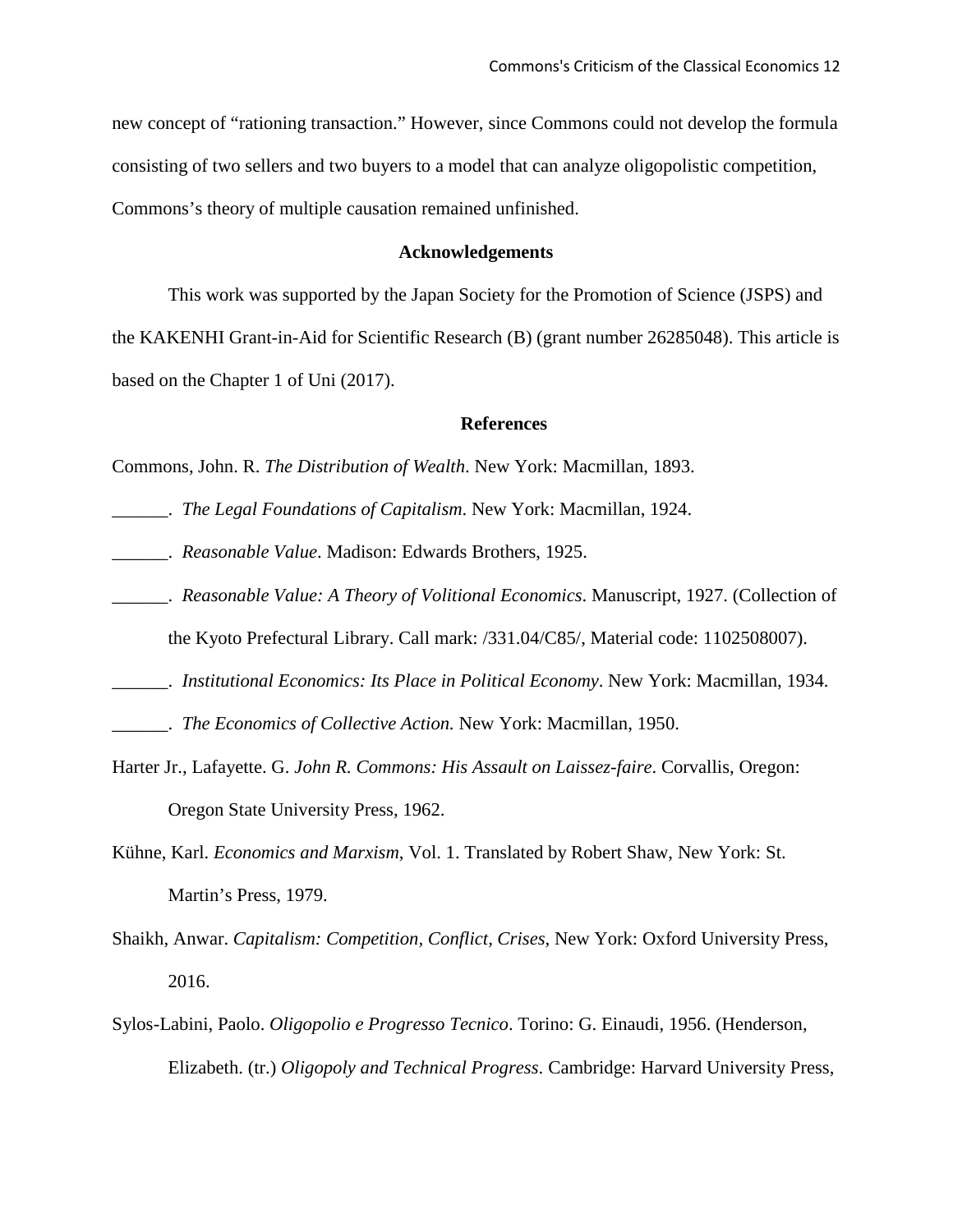1962).

# Uni, Hiroyuki. (ed.) *Contemporary Meanings of John R. Commons's Institutional Economics: An Analysis Using a Newly Discovered Manuscript*. Singapore: Springer, 2017.

#### **Footnotes**

1 This manuscript was discovered by the author in the Kyoto Prefectural Library. See the preface of Uni (2017) about its provenance and overview. Charles Whalen also found the same manuscript together with a manuscript written in 1928–29 in the National Agricultural Library in the United States.

2 In the last section of Chapter 8 of *Institutional Economics*, Commons identified three limitations of the classical theory of value (Commons 1934, 376–387).

3 Commons explained as follows: "[F]or the business man, working man, creditor, debtor, landlord, tenant, scarcity is a scarcity of proprietors. These proprietors are buyers, sellers, lenders, borrowers, landlords, tenants, who own, or have the prospect of owning, the food, clothing, shelter and land. It is this proprietary scarcity for which prices are paid, [...] Scarcity, as an immediate fact of business and the subject-matter of economics, is scarcity of those who have legal control, not scarcity of goods" (Commons 1927, Chapter 5, 17).

4 According to Harter (1962), "Commons lost his way when he tried to use increasing costs and practically admitted as much," in Commons (1893). Consequently, "Not only did the interesting part of the analysis in *the Distribution of Wealth* fail to survive its bad reception from economists, but it failed to sustain Commons's interest. Never again did he attempt to approximate the type of analysis which interested his fellow economists" (Harter 1962, 214– 215). However, in the 1927 manuscript, Commons tried a quantitative analysis using a framework similar to that in his earlier work of 1893. Incomplete aspects of his analysis are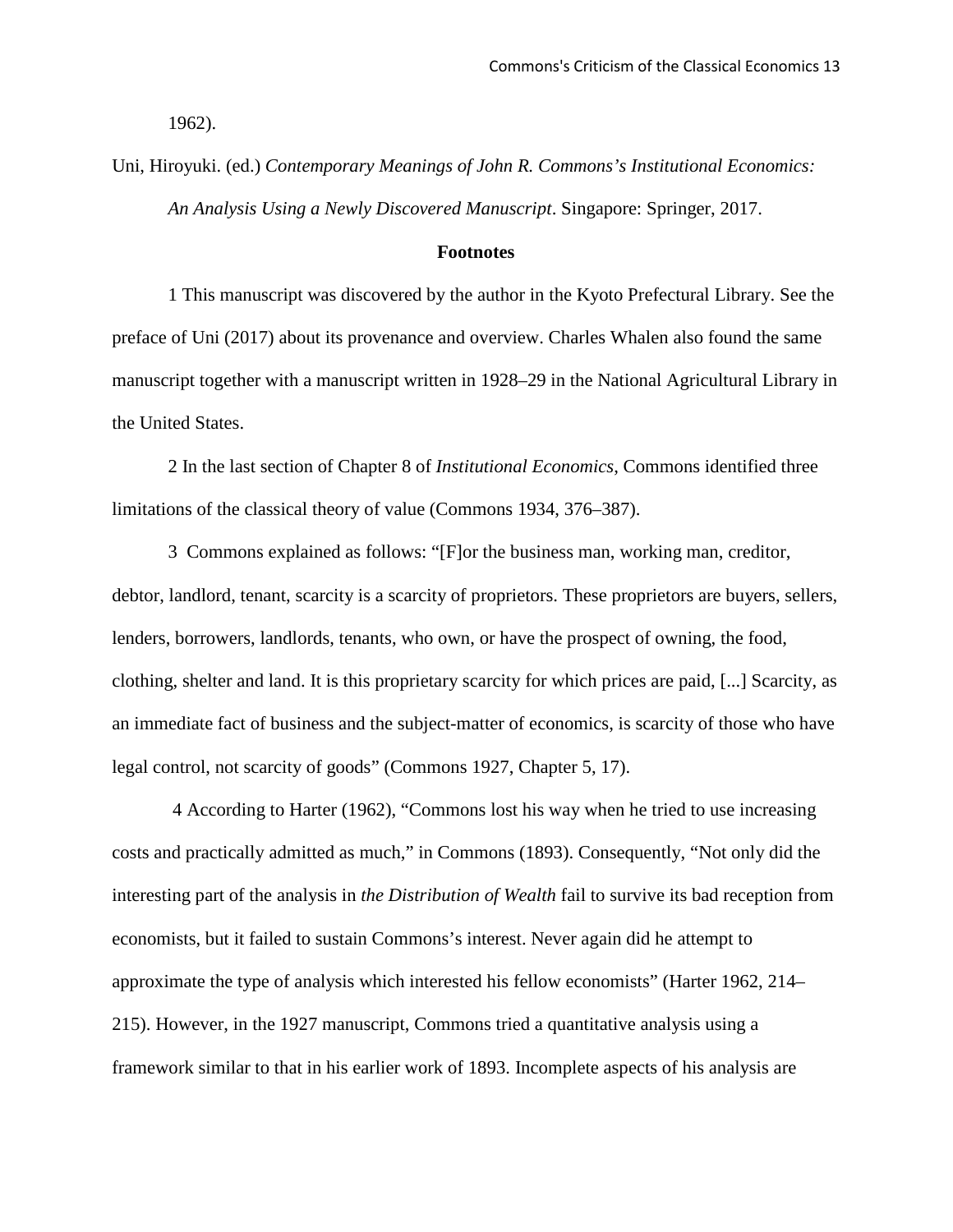mentioned in the third part of the present article.

5 Commons wrote the following, "[f]inally, transactions are the modern substitute for the older physical idea of exchange of commodities, and, in their three-fold aspect of managerial transactions, bargaining transactions and judicial transactions, they are the behavioristic units of investigation modified in their dimensions by the five variable dimensions, scarcity, futurity, efficiency, sovereignty and custom" (Commons 1927, Chapter 1, 7).

6 Commons (1924) classified transactions into "authorized transactions" and "authoritative transactions." An authoritative transaction seems to correspond to a "judicial transaction" in the 1927 manuscript, as I explain in the footnote 10. Although an authorized transaction seems to include both managerial transactions and bargaining transactions, Commons (1924) did not formulate these two terms separately. Moreover, although Commons (1924) identified managerial ability, he did not conceptualize managerial transactions.

7 Commons (1925) did not use the antonyms "going plant" and "going business," but rather the similar pair of terms "engineering economy" and "business economy" (Commons 1925, 38).

8 The term "confusion" may be incorrect, because Marx distinguished efficiency (relation of output and input) and scarcity (relation of income and outgo). Commons criticized Marx not for his distinguishing these two relations, but for his idea that these two processes were controlled in the production process by capitalists. In fact, Commons (1934) correctly noted that "Social Man-Power [...] is intended to distinguish [the] engineering economy from [the] proprietary economy, which Marx was the first clearly to distinguish" (Commons 1934, 267).

9 In Commons (1934), after the criticism on Marx, Commons explained his own method of analysis, writing: "[o]ur method is different. We separate each by a 'virtual' elimination of the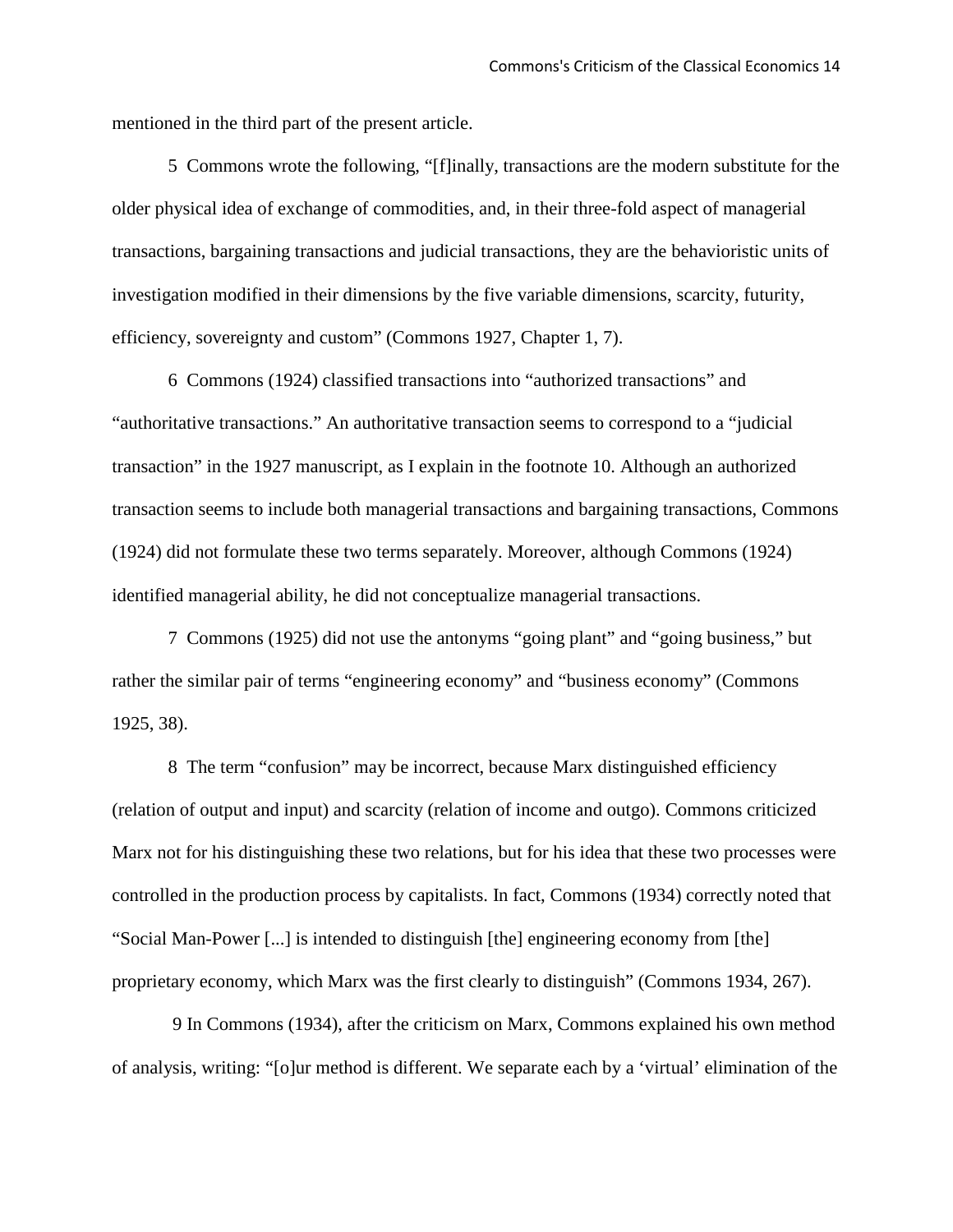other, and then combine them on the principle of limiting and complementary factors" (Commons 1934, 374). This explanation indicates that the reason Commons formulated two types of transactions can be found in his criticism on Marx.

10 In this sense, the concept of the judicial transaction in the 1927 manuscript is the same as the authoritative transaction in Commons (1924). Commons explained the authoritative transaction as follows: "[w]e have seen that unauthorized transactions are likely to fail in the two respects of lack of correlation and insecurity of expectations. For this reason a government or judiciary, with its rules regarding transactions, is needed to intervene with the double purpose of correlating rights, exposures, liberties, duties, and of maintaining the correlation even if the parties prove false or change their minds." (Commons 1924, 100)

11 Because Commons included varied activities in a single category of rationing transaction, his characterization of rationing transactions exhibited some weaknesses. For example, according to Commons (1934) the psychology of rationing transactions is "arguments and pleadings," but the psychology of judicial decisions is "commands and obedience," as general social rules are applied to individual cases. In fact though, in Commons (1950), the psychology of a rationing transaction is explained as "commands and obedience" (Commons 1950, 57).

12 In explaining "extra surplus value," Marx obviously assumed a productivity gap between producers. Marx's theory of value therefore did not consider only the social average of productivity. Kühne (1979, Chapter 18) recognized this characteristic of Marx's theory of value, and called Marx's theory of value based on the social average of productivity "the static theory" and that based on the productivity gap among producers "the dynamic theory." Shaikh (2016, Part II) developed a theory of "real competition" based on Marx's argument.